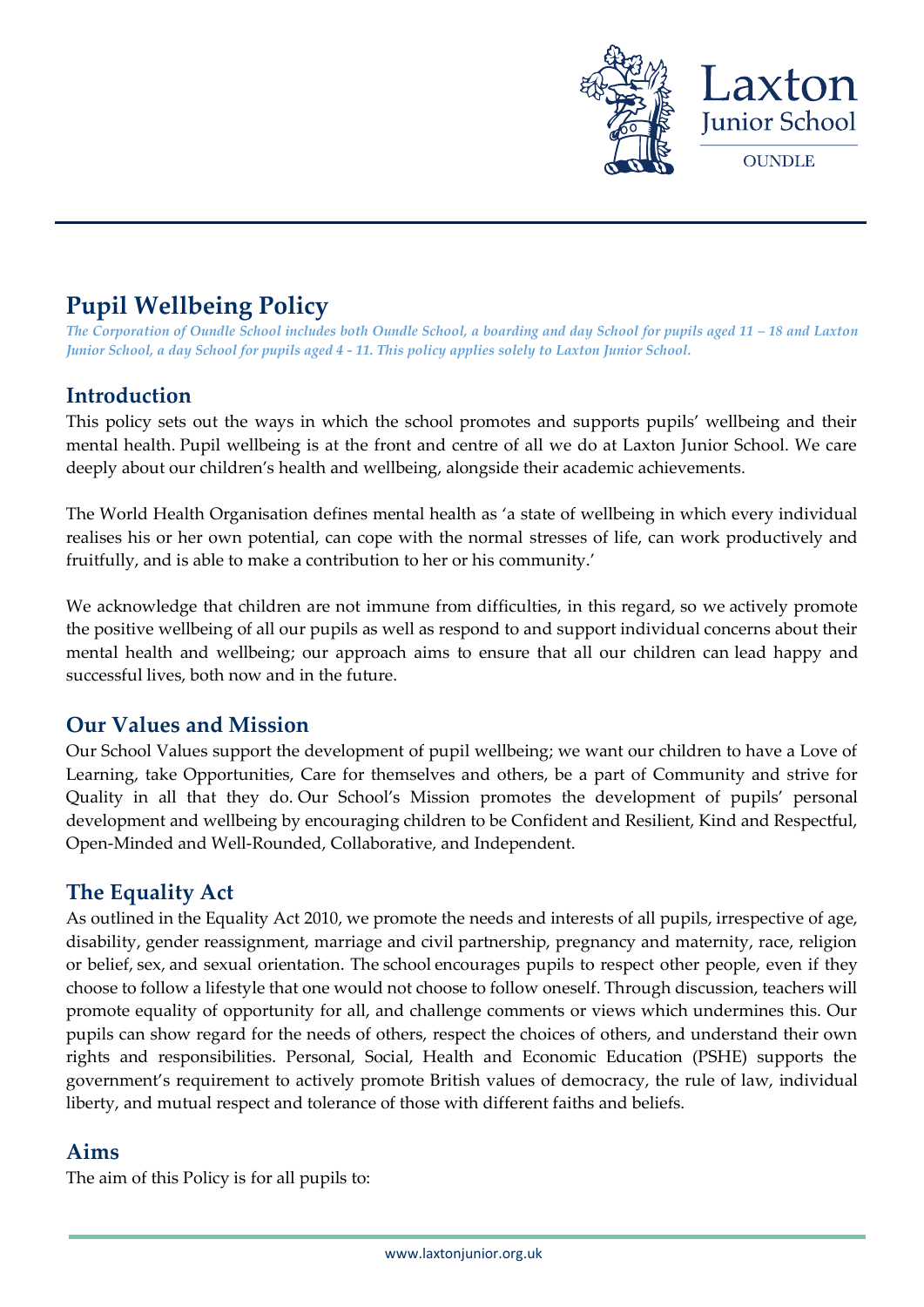- Be happy and successful
- See diverse cultures represented in our school environment, through displays and material we use
- Be kind and courteous to everyone
- Be involved more fully in the operations of the school
- Develop self-knowledge, self-esteem, self-confidence, self-discipline, and resilience, including an understanding of how to improve their own learning and performance, so that they are well prepared for the next stage of their lives
- Develop an understanding that the decisions they make are important determinants of their own success and well-being
- Develop spiritual understanding and an appreciation of non-material aspects of life, whether religious, philosophical, or other
- Know and understand the difference between right and wrong, understand and respect systems of rules and laws, and accept responsibility for their own behaviour, including towards others
- Be socially aware and able to work effectively with others within school, the local community and wider society
- Fulfil responsibilities and contribute positively to the lives of others within the school, the local community and wider society
- Respect and value diversity within society, show respect for and appreciation of their own and other cultures, and demonstrated sensitivity and tolerance to those from diverse backgrounds and traditions
- Know how to stay safe, including online, and understand how to be physically and mentally healthy, particularly in terms of diet, exercise, and a balanced lifestyle

# **The LJS Pastoral Team**

Our Pastoral Team is led by the Deputy Head and Assistant Head Pastoral, and includes the Designated Safeguarding Lead, the Deputy Designated Safeguarding Lead, the Head of Educational Support, the Wellbeing Mentor for LJS and the Mental Health Lead for Oundle School and LJS. Our safeguarding and pastoral teams work closely together, meeting regularly to review pupil wellbeing, behaviour, and progress, which ensures that pupil wellbeing is kept as a focus and any support needed is quickly identified and acted on.

# **Our Approach**

Our approach to promoting positive wellbeing and responding to individual concerns about our children's mental health is organised as follows:

- Promoting positive wellbeing
- Identifying concerns
- Responding to concerns

The following sections outline how we work towards each of the above.

# **Promoting Positive Wellbeing**

We have a proactive approach to developing positive pupil wellbeing and we believe that healthy relationships are key to this. Positive relationships begin from the moment children join LJS as they quickly learn that they belong to a form, a house and LJS. A child's form teacher is the main support for pupil wellbeing on a day-to-day basis. Form teachers quickly work to develop cohesion within their forms and respond promptly to individual needs.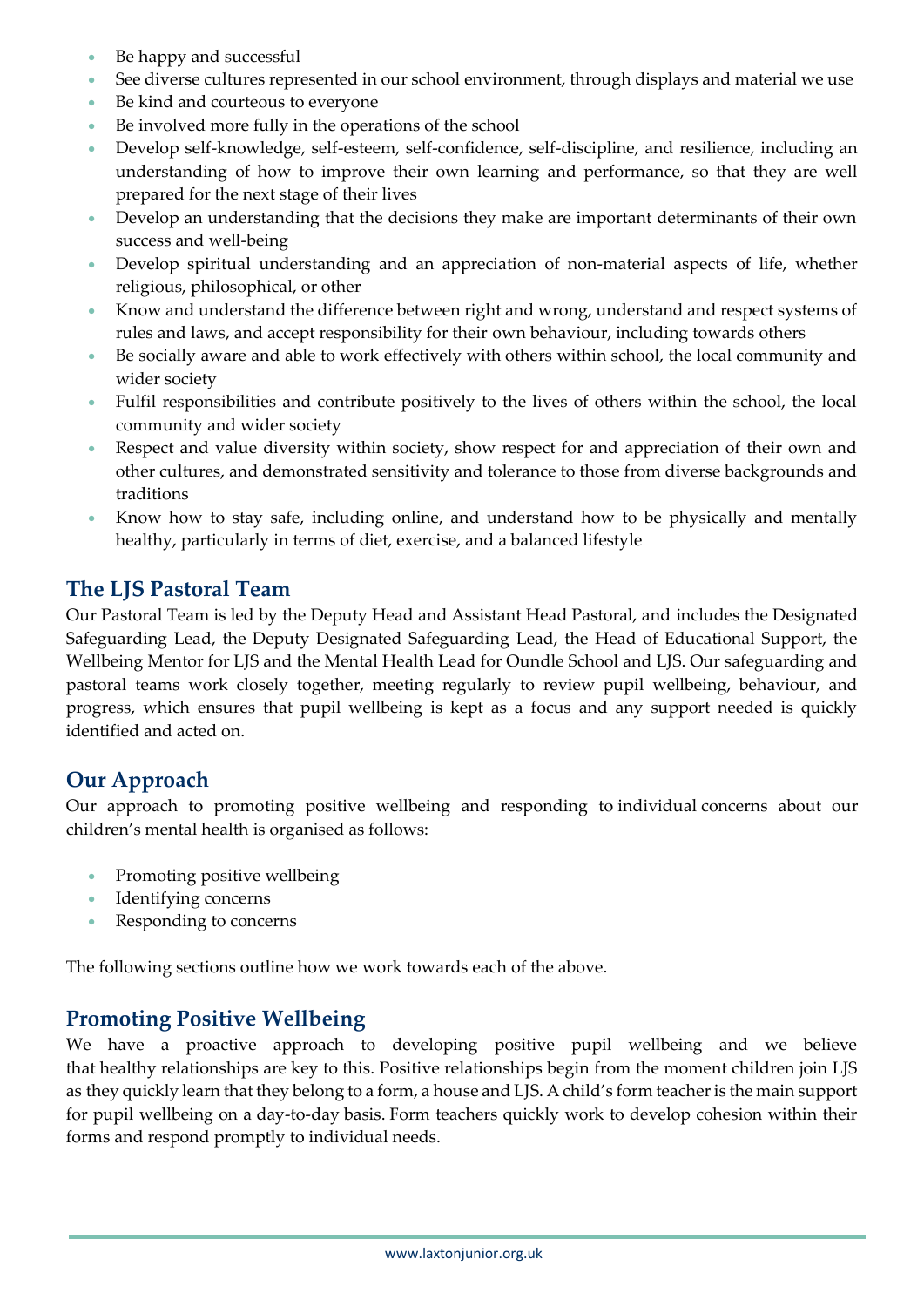# **Safeguarding**

Keeping Children Safe in Education (KCSIE) sets out that schools should ensure children are taught about safeguarding, including how to stay safe online. Our Relationships and Sex Education (RSE) and PSHE education, assemblies and wider curriculum teach pupils about safeguarding. This enables children to learn about happy and safe relationships, making positive choices and avoiding situations which may compromise their wellbeing.

### **The Curriculum**

Through our PSHE and RSE curriculums, which are taken from the PSHE Association, pupils are taught how to:

- Develop healthy relationships, including online
- Live in the wider world
- Develop positive health and wellbeing, including mental wellbeing and first aid

The PSHE and RSE curriculums are carefully planned and delivered by Form Teachers and cover a wide range of topics (refer to the PSHE and RSE policies for further details). Our wider curriculum is broad and balanced and there is a wealth of opportunity to try new skills and to develop interests and strengths. The Social, Moral, Spiritual and Cultural (SMSC) development weaves through our school life and contributes to pupil wellbeing.

### **Online Safety**

We treat online safety seriously. We teach our children how to stay safe online in all lessons, but especially Computing and PSHE.

Technology has become a fundamental part in the lives of children and young people, both within schools and in their lives outside school. The Internet is an incredibly powerful tool, which can give access to new opportunities for everyone. Communication through technology helps teachers and pupils learn from each other and this can stimulate discussion, increase creativity, and promote effective learning. The use of exciting and innovative technology in school and at home has been shown to raise educational standards and boost pupil achievement. To magnify these opportunities, children and young people should always have safe internet access.

Online Safety is taught discretely as well as embedded into our curriculum. It is this approach that ensures pupil's knowledge is as strong as possible in relation to how to keep themselves safe online, inside, and outside of school. The curriculum will make children aware of some of the threats the pupils may face, inside and outside of school, including:

- Access to illegal, harmful, or inappropriate images or other content.
- Unauthorised access to / loss of / sharing of personal information.
- The risk of being subject to grooming by people they have met online.
- The sharing / distribution of personal images without an individual's consent or knowledge.
- Inappropriate communication / contact with others, including strangers.
- Cyberbullying.
- Access to unsuitable video / internet games.
- The potential for excessive use which may impact on the social and emotional development and learning of the young person.
- Harmful online challenges and online hoaxes.

The curriculum will also give the children resilience and skills that they can use beyond their time at Laxton Junior School to protect themselves and their peers by encouraging them to: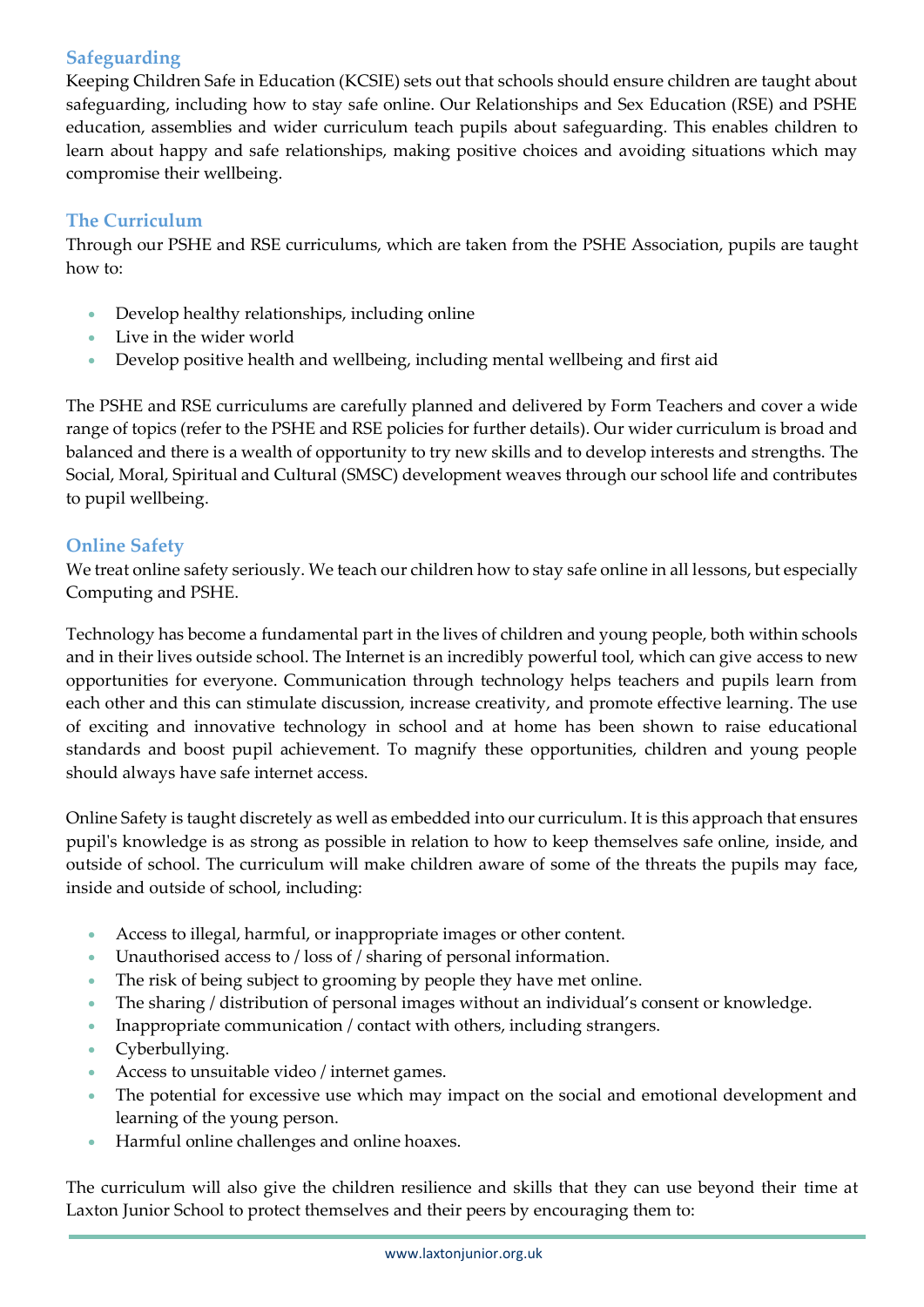- Use technology safely, respectfully, and responsibly.
- Recognise acceptable and unacceptable behaviour.
- Identify a range of ways to report concerns about content and contact.

#### **Extra-Curricular**

Alongside the wider curriculum runs our extensive extra-curricular programme, including clubs, which supports the development of pupils' personal and social skills, such as: collaboration, cooperation, resilience, self-confidence, self-discipline, self-knowledge, and self-esteem. There is a wide range of opportunities to cater for all pupils. Periodically, our Pastoral Team and other staff members will run clubs specifically aimed at developing and supporting pupil wellbeing, for example Managing Change, Mindfulness and Time to Talk.

### **Visits, Residentials and Visitors**

Visits and Residentials contribute to developing positive wellbeing by giving children the opportunity to practise the skills learnt in school within wider society. Visits provide:

- New and memorable learning experiences which enrich the children's education (curricular and co-curricular) in ways that are not possible in the classroom
- A wide range of experiences in the local and wider world
- Opportunities to develop personal and social skills in an alternative environment
- Opportunities to promote the independence of all our children as learners, and enable them to grow and develop in new learning environments

All year groups have several visits a year, and residential trips begin in Year 3. These are planned well in advance and the health and safety of pupils always forms part of our risk assessment.

Visitors to assemblies or lessons can include our School Constable, School Nurse and Mental Health Lead, NSPCC, E-safety talks, and inspirational leaders.

#### **Themed Events**

We plan and integrate annual themed events, which focus on pupil wellbeing and safety, including Anti-Bullying Week and charity events organised by Young Minds and the NSPCC. These special events raise the profile of our ongoing message of, 'Speak Out, Stay Safe.'

#### **Transition**

We have a strong pathway for transition, whether it is joining LJS at any stage, moving year groups or transitioning to other schools. We have welcome days, when children can visit LJS to find out more about us and move up afternoons towards the end of the academic year, for children to familiarise themselves with the environment and staff for the forthcoming academic year.

Reception children have several days for visits, prior to the academic year in which they will join, to ease them into their first year at LJS. Parents are encouraged to stay for some of these sessions to aid transition and reassure children when needed.

All new children are supported by their form teachers and by the Assistant Head Pastoral, who ensure that children are happily settled into their new school and have made friends.

When children move onto other schools, we wish them every happiness in their new school and information about wellbeing is shared between LJS and other schools, including Scott House, Oundle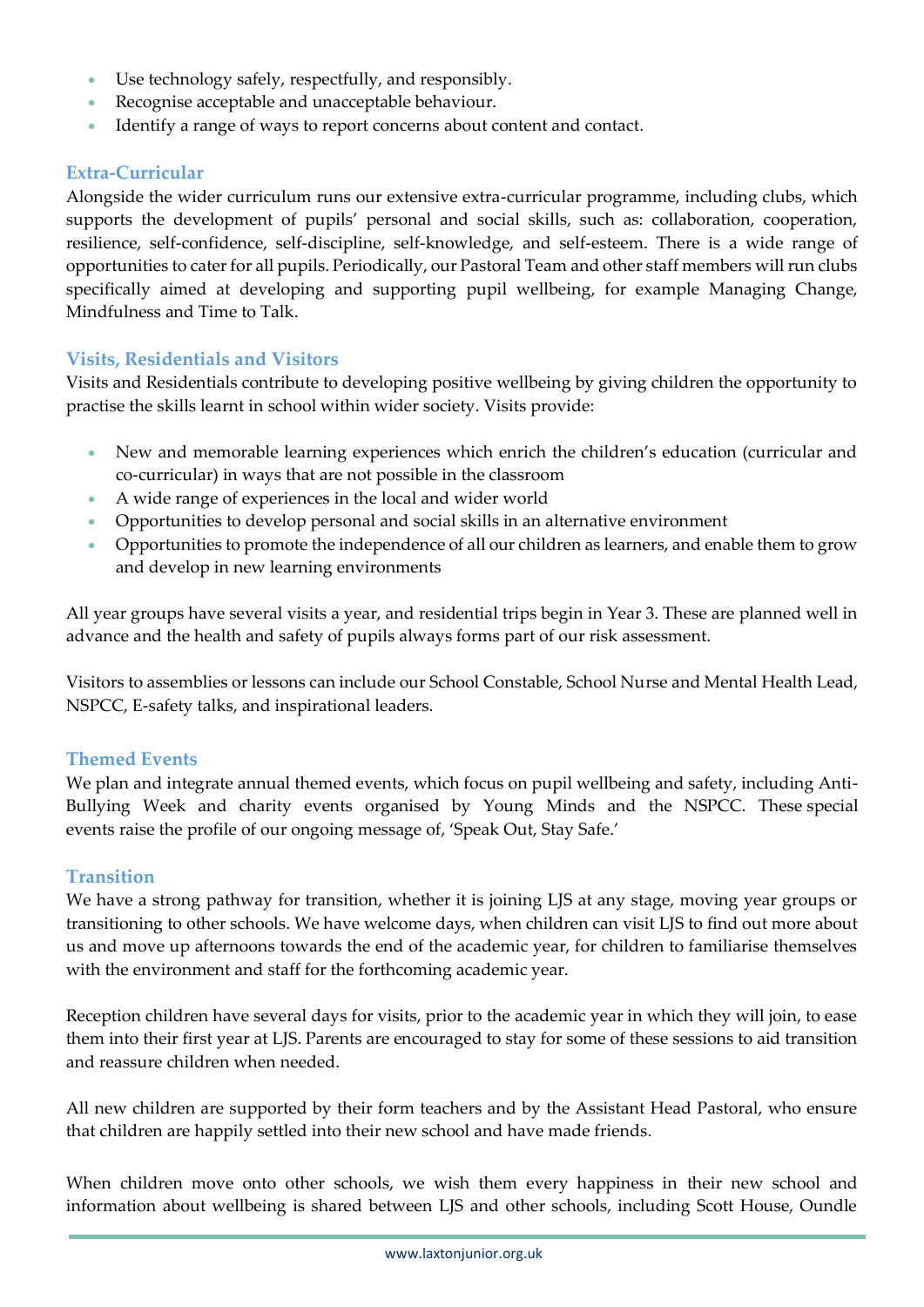School. This is to aid transition and to enable the highest quality support to be quickly established in new settings.

### **Countering Bullying**

The school promotes a countering bullying culture through a strong school ethos which empowers tolerance and respect, including respect for difference and diversity. Teaching and learning about antibullying take place through our PSHE and RSE programme, SMSC education, corporate posters, assemblies, and events such as the national Anti-Bullying Week.

### **Context for Learning**

The environment in which the school is located enables children to appreciate nature and we know that being outdoors aids pupil wellbeing. Our beautiful town offers opportunities to explore our local environment, whilst our own school setting, including playground space to play imaginatively, fields, and woodland garden, supports outdoor learning opportunities, which also supports the development of pupil wellbeing. Our indoor spaces are light and airy, which promotes a good working environment, thus enabling better wellbeing for all.

The school facilitates a context for learning through:

- Recognising the differences of individual pupils and their physical, social, and emotional needs
- Establishing clear rules, routines, and expectations about behaviour for learning and social cohesion
- Encouraging positive, caring, and constructive relationships
- Outdoor learning opportunities
- Opportunity for playtime outdoors
- Staff training including Safeguarding and Prevent

#### **The Oasis**

The Oasis is a multi-sensory room situated next to the Assistant Head Pastoral's office. It is a space which is used for pastoral 1:1 or small group work. This room was requested by our pupils through School Council, the request was for a 'different' space and the name, The Oasis, was chosen by our pupils following a pupil vote in a democratic process. The Oasis promotes pupil wellbeing by providing a space which enables quiet reading, reflection, relaxation, talk, and peer support. Pupils can use the space by speaking to a member of staff. Pupil wellbeing is of paramount importance, so when pupils use the Oasis, a member of staff will be available for support, if needed.

#### **Pupil Motivation**

We actively promote our school mission and values with all our children, but we want them to be selfmotivated, leading to greater independence as they progress through our school. This is important as they will require the skills of self-motivation when they enter secondary education and the world of work.

The school enhances pupil motivation and learning through:

- Wide ranging opportunities for pupil voice
- Consistent support for all children from trained teams of pastoral, educational support, teaching assistants and other agencies, where appropriate, including those children with SEND
- Offering a range of challenging curricular and extra-curricular opportunities, including trips and residentials
- A balanced curriculum with opportunities for intellectual, physical, and expressive development
- Encouraging independence in learning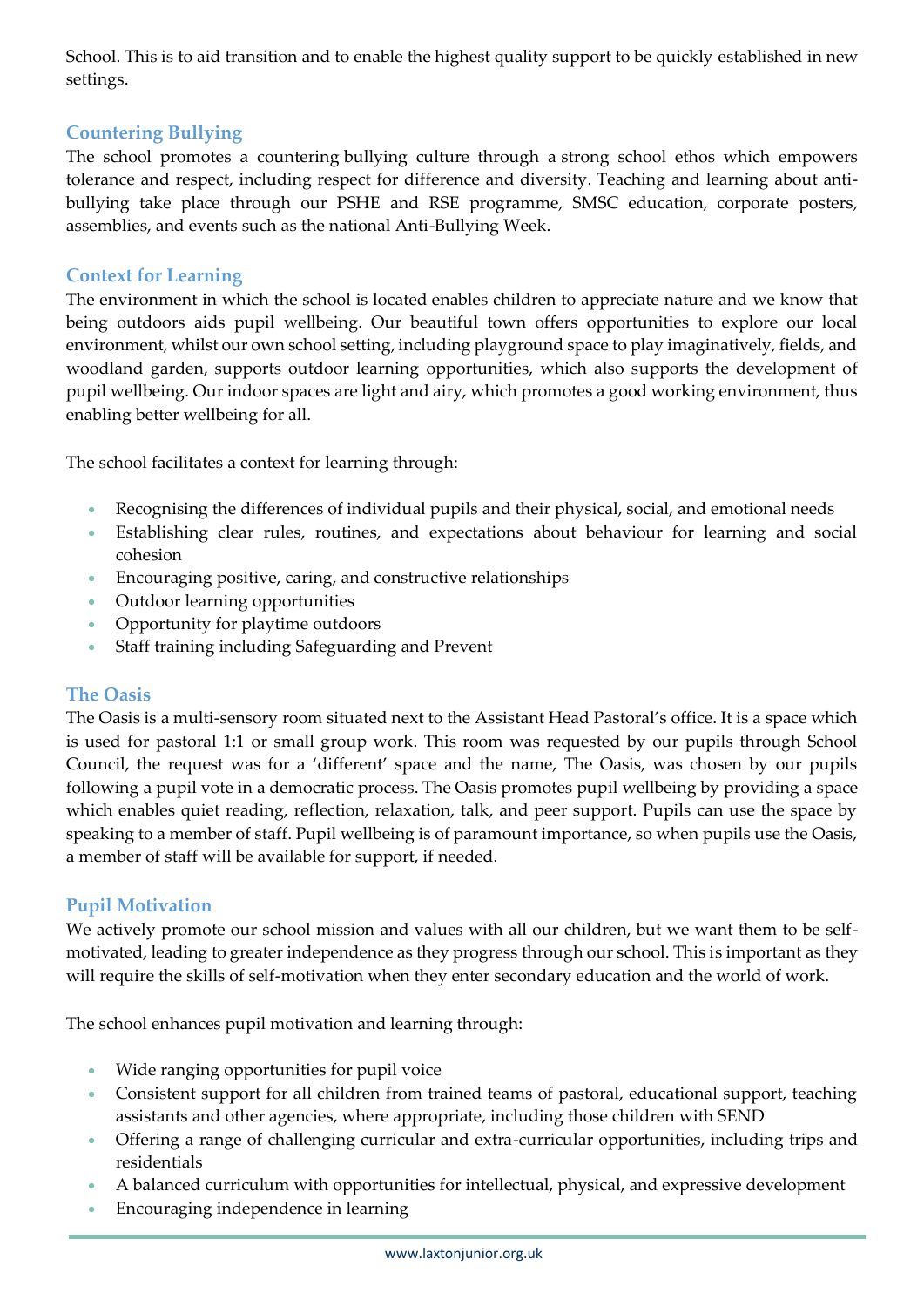- Using a range of teaching styles, appropriate to pupils' age, ability, and level of maturity
- Using a range of resources, including the PSHE Association and Votes for Schools materials, to raise self-esteem and confidence levels
- Praise for progress through challenging work and effort
- A range of rewards, including verbal praise, house points, certificates, prizes, and responsibilities
- Celebration assemblies
- Displaying pupils' work, which reflects the pupil population
- Recognising when pupils have gone above and beyond
- Positive and collaborative staff culture, visible to pupils
- Positive and open parental engagement
- Positive school culture with opportunities for building up our school community
- Equal opportunities; for example: choice of sport, democratic process for elections onto School Council, everyone invited to participate in Play Leaders
- Teaching about mental wellbeing and how to manage emotions
- The language of Growth Mindset, grit, determination, and perseverance

### **Pupil Personal Development**

The personal development of pupils is as important as academic development. Children need to feel happy, secure, and safe to fulfil their potential.

The school enhances pupil personal development through:

- Ensuring that children feel that they belong to our school community
- The PSHE and RSE curricula
- The wider curriculum
- Assemblies, including year group assemblies
- Opportunities for pupils to lead through School Council, Eco Team, Head Boy and Head Girl, House Captains, Sports Captains, and Form responsibilities, to name buy a few.
- An emphasis on praise and reward
- An emphasis on restorative practice, in relation to behaviour
- Opportunities for reflection and spiritual development through art, literature and the RE curriculum
- Opportunities for drama and music competitions, including music exams
- Democratic process for School Council elections
- Opportunities to engage in a range of extra-curricular activities from clubs and charity fundraising to community music events and competitions
- A choice of sports in KS2 is available to both boys and girls
- A choice of lunch
- A choice of play equipment for break time
- A wide choice of clubs and activities from Canoeing and Rock Climbing to Drama and Lunchtime Library
- Actively promoting British Values

### **Pupil Voice**

There are many ways in which pupils can contribute to school life and responsibility is one of our key mission objectives. We actively seek pupils' opinions, and how they feel about their learning, teaching, relationships, opportunities, and self-esteem. We also welcome pupil suggestions through the channels of School Council, The Eco Team, Play Leaders, House Meetings and Form Time.

The school promotes and strengthens pupil voice through: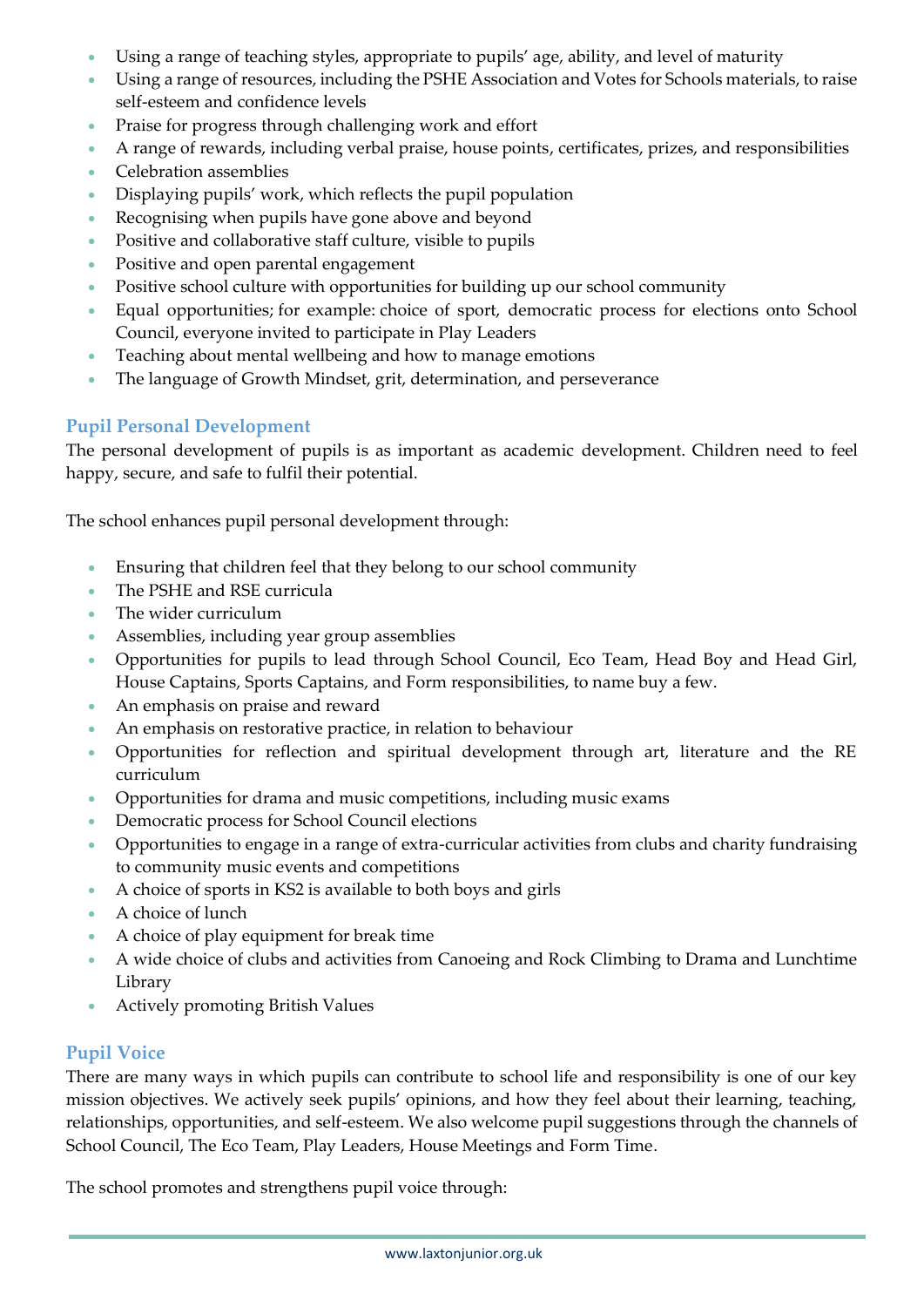- A democratic process for the election of the Eco Team, School Council representatives, House Captains, and Heads of School
- Timetabled meetings for members of the School Council
- School Council run by the Heads of School
- Involving pupils in interviews for members of staff
- Opportunities in assemblies
- Pupil surveys and interviews about the development of key policies and processes

# **Identifying Concerns**

#### **Raising Concerns**

Concerns about a pupil's wellbeing can be raised by teachers from across the school, by family members, by other pupils or by the pupil themselves.

#### **CPOMS**

We use CPOMS to log concerns about a pupil's wellbeing; it is also used to track and monitor pupil wellbeing. Teachers record concerns on CPOMS, and concerns raised through CPOMS are discussed in weekly meetings between the Deputy Head and Assistant Head Pastoral. Meetings between the Deputy Head, Assistant Head Pastoral and Head of Educational Support take place half termly to ensure that all children's needs are captured, and action taken.

#### **Pupil Pastoral Needs Assessment**

LJS pupils are proactive in seeking support for themselves, or for others, through our open channels. Support is offered without stigma and with appropriate confidentiality.

On a day to day, week by week basis we see happy, thriving children. However, in some cases, children may not speak out about their feelings to a trusted adult. To ensure that we can support children with early intervention, we assess pupil wellbeing, using PASS, which is part of the GL suite of assessments, which we use at LJS. PASS provides us with information related to:

- Feelings about school
- Perceived learning capability
- Learner self-regard
- Preparedness for learning
- Attitude to teachers
- General work ethic
- Confidence in learning
- Attitudes to attendance
- Response to curriculum demands

Positive feelings of school connectedness have a positive influence on young people, improving academic outcomes and reducing the risk of developing mental health issues or engaging in risky behaviours. PASS helps us to identify any students, who may not feel inwardly as positive as they seem on the outside. This insight enables us to develop our proactive approach to pupil health and wellbeing and offer intervention if it is needed.

# **Responding to Concerns**

### **Pastoral Pathway and Support**

Our proactive approach to pupil wellbeing ensures that most of our children have positive wellbeing. If a child needs pastoral support beyond the day-to-day support given by Form Teachers, we will use our pastoral pathway. Children will be placed on the pastoral pathway and offered support in relation to their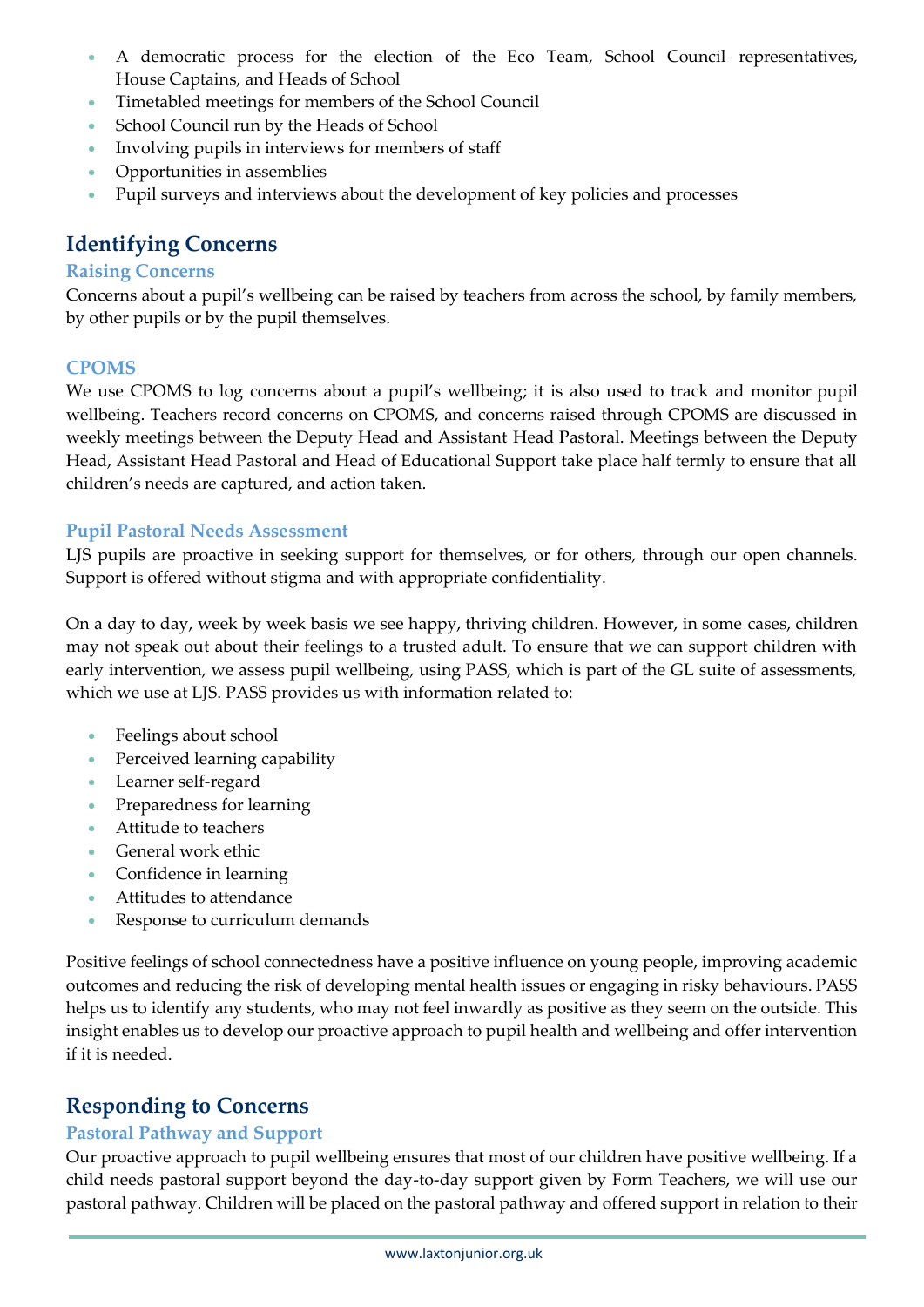need. There are three stages to our pathway, green, amber and red. We would anticipate that most of our pupils, with pastoral needs, will be placed on green, with support being offered by their form teachers, and with guidance from the Assistant Head Pastoral. If children move to the amber stage on the pastoral pathway, we may seek support from our Mental Health Lead.

If children are placed on the amber pathway, intervention can include:

- Small group or 1:1 work from either a Teaching Assistant, the Wellbeing Mentor, a member of our Educational Support team, Assistant Head Pastoral, Deputy Head or Mental Health Lead. These sessions can be a single session or can form a series of sessions
- Art and Articulate, aimed at developing time to draw and talk about feelings
- Managing Change club, primarily aimed at older pupils as they approach transition into upper Key Stage 2 and secondary education
- Family Support via our Family Support Worker
- Play Leaders, which aims to offer children the opportunity to improve self-esteem through a leadership role

CPOMS acts as a tool for assessing the impact of interventions. We would expect children to move, in a reasonable period, off the pastoral pathway once intervention has been completed.

#### **External Support**

Should our concerns about a pupil's mental health require specialist support beyond that which we are able to provide, we support the family to make a referral to the GP, NHS School Nurse, CAHMS or other external professionals.

### **The Oasis**

The Oasis is a multi-sensory room situated next to the Assistant Head Pastoral's office. It is a space which is used for pastoral 1:1 or small group work. This room was requested by our pupils through School Council, the request was for a 'different' space and the name, The Oasis, was chosen by our pupils following a pupil vote in a democratic process. In response to pupil wellbeing concerns, The Oasis can be pre booked by any member of staff for small group work, or individual work, related to wellbeing. This is to ensure that there are minimal interruptions during wellbeing support and intervention work. Pupil wellbeing concerns can develop in the moment. The Oasis offers the space to listen to pupils' worries when they arise. Any pupil wellbeing concern takes priority and if The Oasis is being used for quiet reading, reflection, relaxation, talk, or peer support, an assessment of the needs of the children will take place and priority will be given to those with a wellbeing need.

### **Home School Partnership**

We value our strong home school partnership and recognise that parents, alongside form teachers, are best placed to notice slight changes in a child's behaviour or emotions. Once a pupil wellbeing need has been identified, we will communicate with parents to work together so that the best support is available to our pupils. We have regular contact time when parents can connect with Form Teachers. We report on personal progress in our written reports and, if needed, we arrange meetings to discuss pupil wellbeing. There may be occasions when we meet as a larger team to support pupil wellbeing and these meetings, meeting around the child, may include members of the LJS Pastoral Team, parents of the child and qualified specialists from outside agencies.

Throughout the year, we host a range of topics for our Parent in Partnership sessions; some of these focus on pupil wellbeing and how parents can support their child's emotional development. These are planned following feedback from parents and according to need.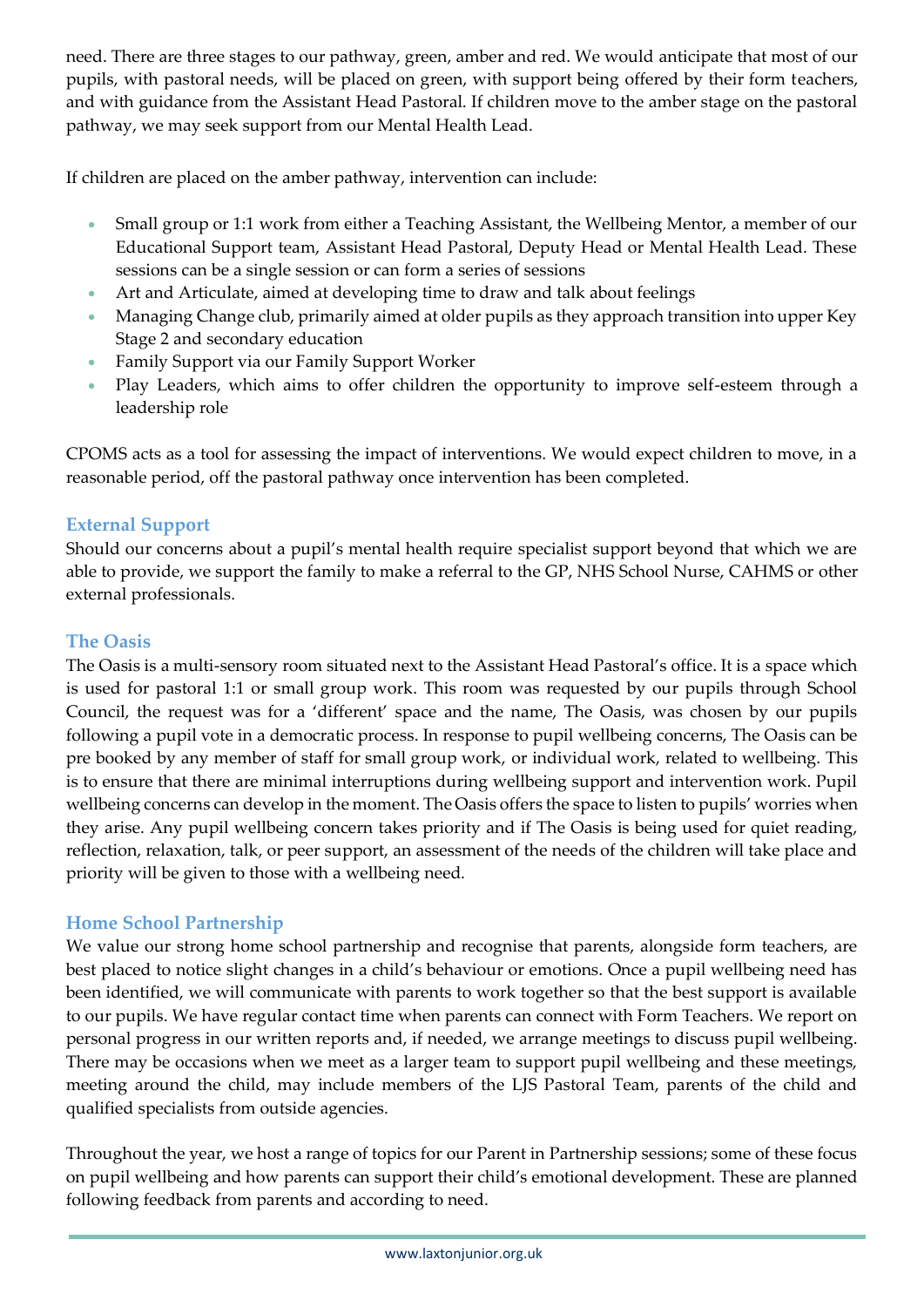The school promotes the involvement of parents and carers in the life and learning of the school through:

- Parent questionnaires
- Regular consultation about change and development through questionnaires and special meetings
- Parent in Partnership sessions
- Subject Focus sessions
- Sports and Themed Weeks
- Concerts and Music Events
- Involvement in assemblies, school trips and extracurricular activities
- Regular communication and involvement over pupil progress, behaviour, and pastoral matters

# **Mental Health Concerns and Safeguarding**

When pupils talk about their feelings and emotions, there may be occasions when a disclosure is made, which is deemed by a member of staff to be of a safeguarding nature. In these circumstances, staff will follow processes laid out in the Safeguarding Policy and their safeguarding training and will inform the Designated Safeguarding Lead, whose responsibility it is to act accordingly on information shared.

# **Responsibility**

It is the responsibility of everyone at LJS to ensure pupil wellbeing is monitored and assessed and to inform the Assistant Head Pastoral, through CPOMS, as quickly as possible should there be cause for concern. Specific responsibility lies with Form Teachers, Subject Teachers, and Teaching Assistants to monitor day to day emotional wellbeing and with the Assistant Head Pastoral to ensure that appropriate support is put into place as quickly as possible. It is the responsibility of every pupil to have care for themselves and to care for others. All staff have a responsibility to alert the Designated Safeguarding Lead in the event of a safeguarding disclosure made by a child.

# **Staff Training**

LJS recognises the link between staff training and pupil wellbeing. We offer training to all staff for developing pupils' social, emotional, and mental wellbeing. The school:

- Plans whole school training events, including Safeguarding
- Provides access to appropriate external training
- Consults on training and support needs through our CPD process
- Provides regular updates; for example: via briefings

# **Linked Policies**

This Pupil Wellbeing policy is informed by the school's safeguarding policy and should be read in conjunction with the following policies:

- PSHE
- RSE
- SMSC
- **Safeguarding**
- Countering Bullying and Cyber-Bullying
- Behaviour
- Curriculum
- Teaching and Learning